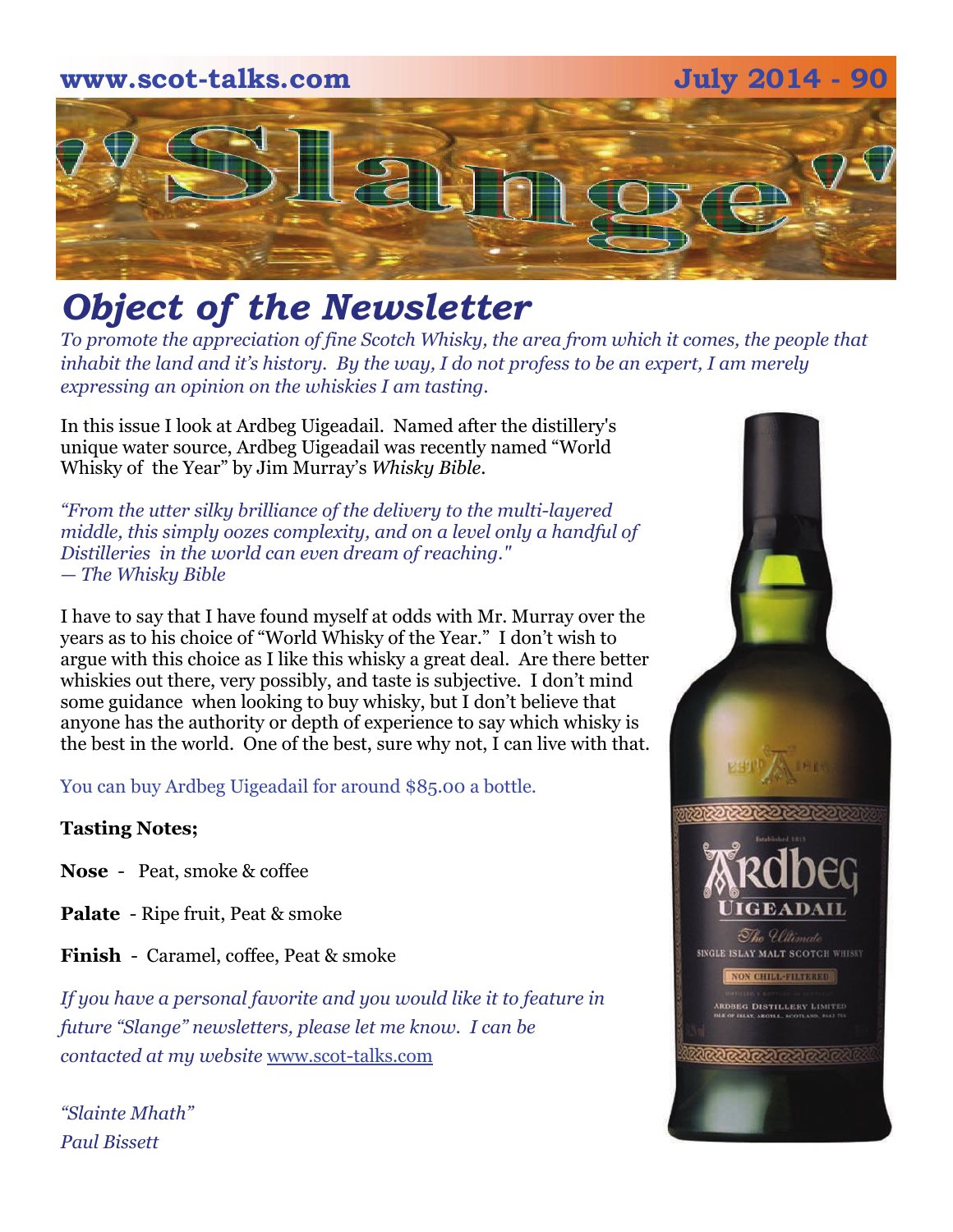## **www.scot-talks.com July 2014 - 90** 1211

**Clans**  www.visitscotland.com/en-us/about/ancestry/clans

Few aspects of Scotland's fascinating history were as colorful, or as bloody, as the clan system. From ancient origins in the Celtic, Norse or Norman-French traditions, by the 13th century, the clans had grown firm roots in the Highlands of Scotland. While the term 'clan' means family or children in Gaelic, not everyone in the same clan was actually related to each other. The clans lived off the land, with cattle being their main source of wealth and, along with border disputes, the prime cause of inter-clan unrest. The most important clan chiefs at this time were part-kings, part-protectorates and part-judges and they held real power over their controlled lands.

The system remained largely intact until the time of the bloody Battle of Culloden in 1746, where the Jacobite rebellion was mercilessly crushed by the royal troops of King George II.

By this point, improved trade and communication links between northern and southern clans were already leading to the dilution of the clan system and the infamous Highland Clearances effectively signaled the end as thousands of Scottish land workers sought the promise of a better life on distant shores.

Today, many clans can be traced back to a specific part of Scotland, for example the MacLeods of Skye, the MacNeils of Barra or the MacNabs of St Fillan on LochEarn. If you have ancestral ties and a clan history in Scotland, a trip to your clan's homeland is an incomparable and moving experience like no other.

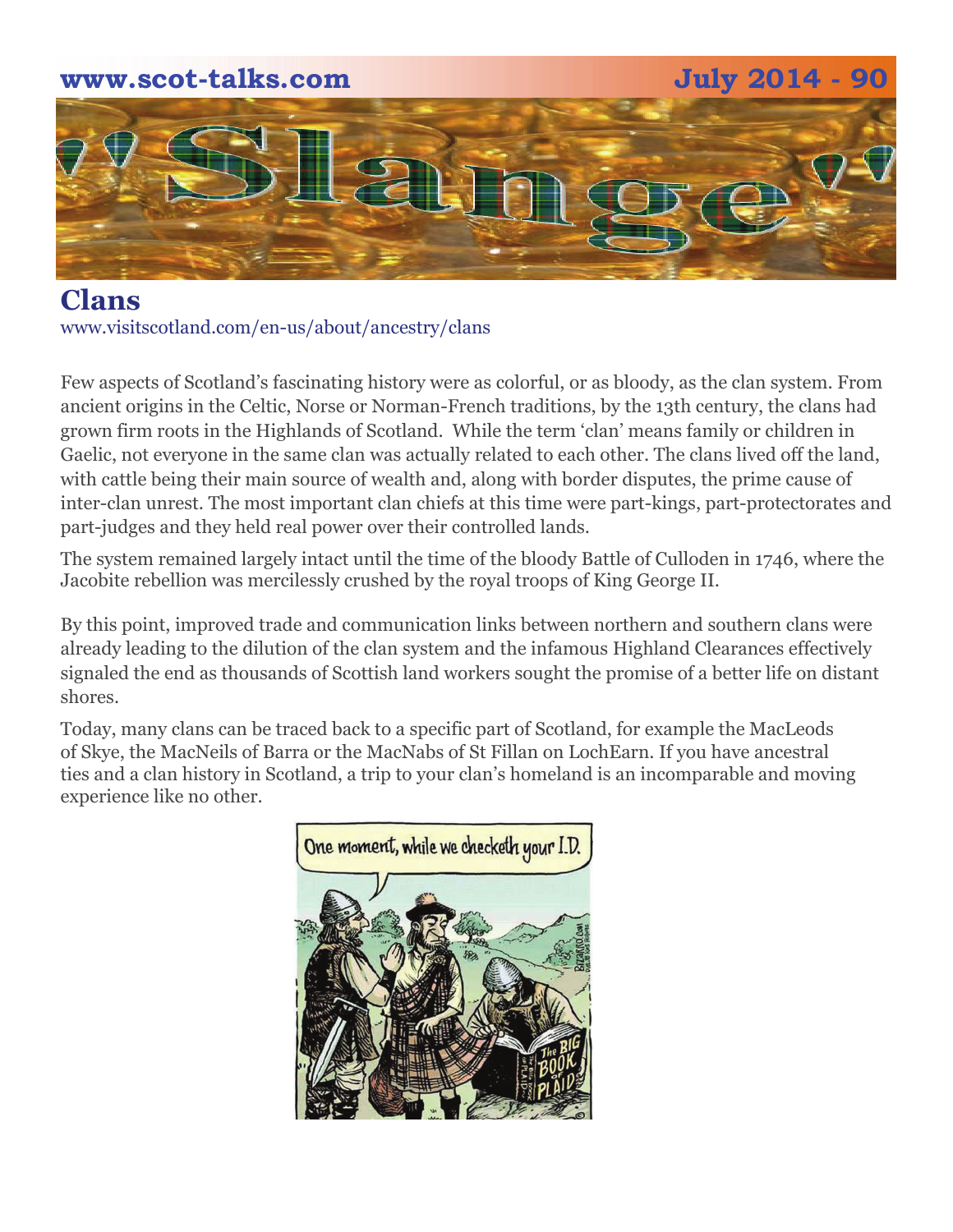# **www.scot-talks.com July 2014 - 90**

Below is a simple guide to help you choose your single malt Whisky, and the flavor notes you should expect from it. Being Scottish I recommend you find a likely candidate and try it in a bar before buying the whole bottle. With each issue of the newsletter I will add in another Whisky to the flavor map. This Issue; Ardbeg Uigeadail For more information go to http://www.ardbeg.com/ardbeg



Floral, Herbal, fresh

Nutty, biscuit (cookie), Subtle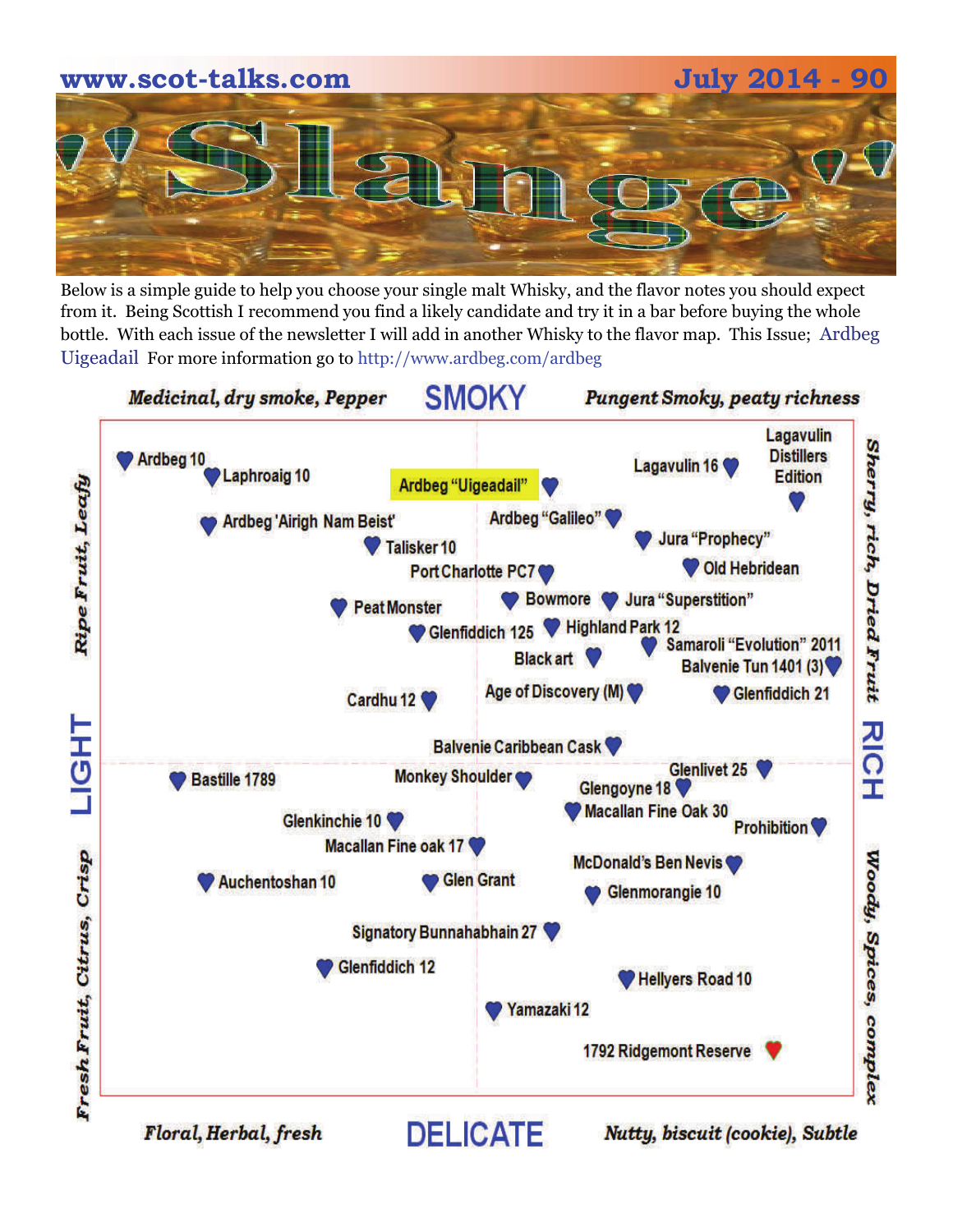

#### **The 10 Best Scotch whiskies** (Independent newspaper UK)

http://www.independent.co.uk/life-style/food-and-drink/features/the-10-best-scotch-whiskies-8466014.html

As I said on page one, taste is subjective and here we have a list of top whiskies from the internet, one of many I might add. Most whisky magazines/newspapers/industry people/book writers/ bloggers will give you their thoughts on what the best whisky is. I do something similar, but in my January newsletter I give you the best whiskies I have tasted in the last year, I don't say that they are the best in the world. By all means take some guidance from so called experts (like me), but just because someone else likes it, doesn't mean to say you will. I can agree with 3 of this lists recommendations, as they have appeared in my top 10 in the last few years, that would be numbers 2, 7 and 9.

#### **[1. Talisker aged 18 years](http://www.independent.co.uk/life-style/food-and-drink/features/the-10-best-scotch-whiskies-8466014.html?action=gallery)**

#### *£58.16, [masterofmalt.com](http://masterofmalt.com/)*

Talisker is fiery stuff that tastes like it's been made by the sea, and with good reason. It's the only distillery on the Isle of Skye and sits right on the beach of Loch Harport.

#### **[2. Lagavulin aged 16 years](http://www.independent.co.uk/life-style/food-and-drink/features/the-10-best-scotch-whiskies-8466014.html?action=gallery&ino=2)**

#### *£48, [waitrose.com](http://waitrose.com/)*

After a glass or two of this you'll feel as though you've been drinking a whisky-fuelled bonfire on a beach. Its rich and peaty notes blend perfectly with a peppery smokiness.

#### **[3. Bruichladdich The Laddie Ten](http://www.independent.co.uk/life-style/food-and-drink/features/the-10-best-scotch-whiskies-8466014.html?action=gallery&ino=3)**

#### *£35, [bruichladdich.com](http://bruichladdich.com/)*

Rémy Cointreau bought this Hebridean distillery last year and its unpeated Laddie Ten is a perfect antidote to the usual Islay spirits.

#### **[4. Laphroaig 10 years old](http://www.independent.co.uk/life-style/food-and-drink/features/the-10-best-scotch-whiskies-8466014.html?action=gallery&ino=4)**

#### *£33.50, [tesco.com](http://tesco.com/)*

Laphroaig has a full body and a fearsome reputation but it's surprisingly sweet with hints of salt and layers of peatiness in this 10-year-old vintage.

#### **[5. Ledaig aged 10 years](http://www.independent.co.uk/life-style/food-and-drink/features/the-10-best-scotch-whiskies-8466014.html?action=gallery&ino=5)**

#### *£28.99, [shop4whisky.com](http://shop4whisky.com/)*

From Tobermory on the Isle of Mull, this whisky is a truly medicinal tipple. Sweet and peaty on the nose, it has a rounded and smoky flavor with a long, peppery finish.